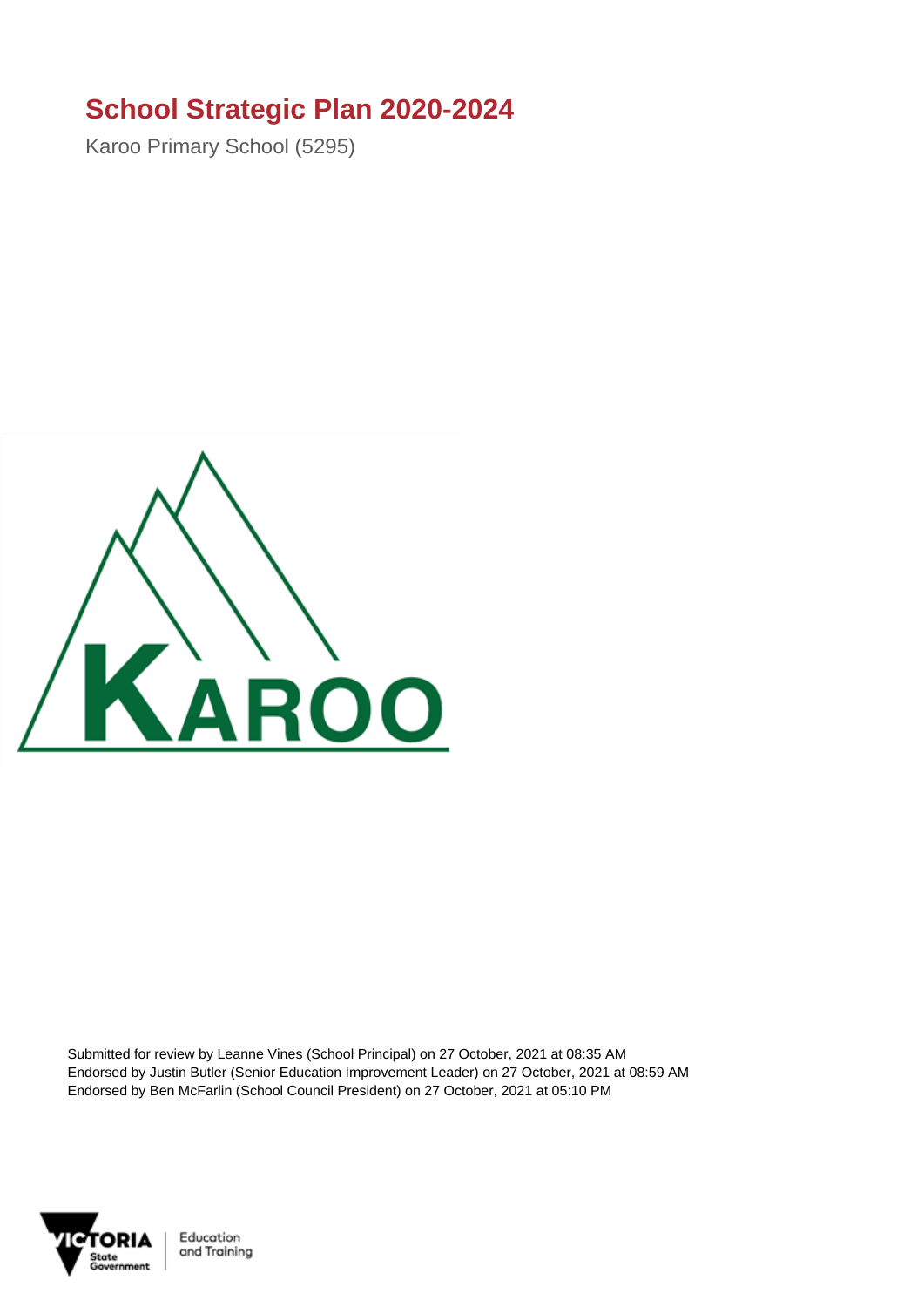## **School Strategic Plan - 2020-2024**

Karoo Primary School (5295)

| <b>School vision</b>      | Karoo Primary School strives to empower students to be active learners, we provide educational excellence through quality teaching<br>and learning programs. This is embedded in our statement 'working together to make a difference'. At Karoo we acknowledge our<br>school as a community, we work together with our students, staff and parents to foster a supportive and effective learning<br>community.                                                                                                                                                                                                                                                                                                                                                                                                                                                                                                                                                                                                                                                                     |
|---------------------------|-------------------------------------------------------------------------------------------------------------------------------------------------------------------------------------------------------------------------------------------------------------------------------------------------------------------------------------------------------------------------------------------------------------------------------------------------------------------------------------------------------------------------------------------------------------------------------------------------------------------------------------------------------------------------------------------------------------------------------------------------------------------------------------------------------------------------------------------------------------------------------------------------------------------------------------------------------------------------------------------------------------------------------------------------------------------------------------|
| <b>School values</b>      | Karoo Primary School holds the values of Excellence Responsibility Respect Honesty and Fairness Tolerance and Understanding.<br>Our Karoo Values are proudly displayed in our school foyer and every learning space. They are included in discussions with<br>prospective parents and students during school tours. The students are recognised and rewarded for displaying and upholding our<br>School Values, class awards are presented to students who demonstrate these values in their learning and play.<br>We follow the Department of Education Statement of Values document which underpins the promotion of our healthy, safe and<br>respectful school community. The Karoo Statement of Values embeds the Child Safe Standards, which are evident throughout our<br>school community.<br>The school logo was developed when the school opened in 1992 and depicts the school's location at the foot of the Dandenong<br>Ranges.                                                                                                                                         |
| <b>Context challenges</b> | -staffing profile- budget restraints<br>- rigor in all year levels<br>- implementation of LLLL (Little Learners Love Literacy) in Foundation, Year 1, Year 2<br>audit to ensure SEA (School Assessment Entry) data is being used to inform planning<br>adherence to whole school Agreed Practices and teacher expectations<br>developing a viable curriculum, consistent pedagogical approaches and differentiation, consistent implementation of the<br>Instructional Model including classroom visuals and language used<br>- consistent and rigorous assessment following Karoo's Assessment Schedule<br>- teacher judgements are aligned to assessment data (NAPLAN) - disparity between teacher judgement and NAPLAN<br>- reducing the variation of practice between classrooms<br>- implementation of Student Voice and Agency, opportunities for students to participate in and contribute to curriculum design and<br>provide feedback<br>- staff data literacy<br>- student achieving at or above expected levels with the intent on high learning growth for all students |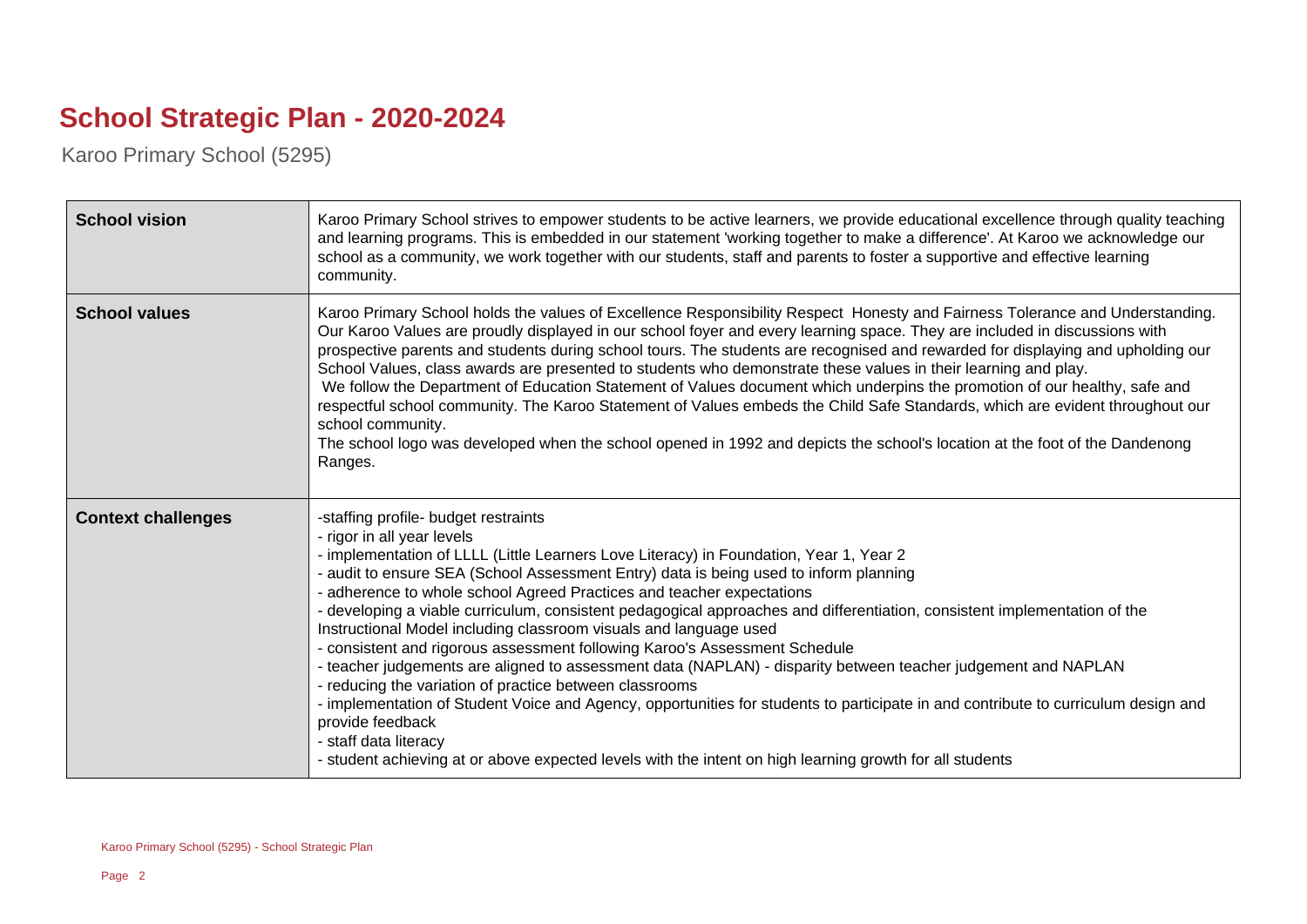|                             | - continued opportunities for Collaborative Planning, including the use of student data and also the availability of leadership (PCO/<br>LS) to attend                                                                                                                                                                                                                                                                                                                                                                                                                                                                                                                                                                                                                                                                                                                                                                                                                                                                                                                                                                                                                                                                                                                                                                                                                                                                                                                                                                                                                                                                                                                                                                                                                                                                                                                                                                                                                                                                                                                                                                           |
|-----------------------------|----------------------------------------------------------------------------------------------------------------------------------------------------------------------------------------------------------------------------------------------------------------------------------------------------------------------------------------------------------------------------------------------------------------------------------------------------------------------------------------------------------------------------------------------------------------------------------------------------------------------------------------------------------------------------------------------------------------------------------------------------------------------------------------------------------------------------------------------------------------------------------------------------------------------------------------------------------------------------------------------------------------------------------------------------------------------------------------------------------------------------------------------------------------------------------------------------------------------------------------------------------------------------------------------------------------------------------------------------------------------------------------------------------------------------------------------------------------------------------------------------------------------------------------------------------------------------------------------------------------------------------------------------------------------------------------------------------------------------------------------------------------------------------------------------------------------------------------------------------------------------------------------------------------------------------------------------------------------------------------------------------------------------------------------------------------------------------------------------------------------------------|
| Intent, rationale and focus | Intent: to optimise the learning growth of every student<br>Rationale: to build on current practices including the use of consistent planning documents and data collection processes and also to<br>embed the school's Instructional Model<br>Focus: to have the school's Agreed Practices and Instructional Model embedded in every classroom so that consistently high quality<br>teaching and learning will occur and every student will show learning growth<br>Over the next four years we will continue to develop and deliver high quality curriculum that promotes the learning growth and<br>achievement for all our students. We will build teacher practice excellence and capability to consistently use High Impact Teaching<br>Strategies (HITS) based on the school's Agreed Practices. We will focus on embedding our school's Instructional Model and continue<br>further developing the PLC Inquiry Cycle Model to strengthen consistency and rigor in data literacy and assessment practices.<br>Through Professional Learning and rigorous discussions staff will strengthen their data literacy competency to target every student's<br>individual needs and also their ability to triangulate data in order to make consistent judgements to ensure all students are supported,<br>challenged and achieves the expected progress or above.<br>A school wide approach to collection and analysis of student data for individual students, cohorts and whole school level.<br>Strengthen and develop teacher knowledge of the Victorian Curriculum with a focus on the content in levels<br>A focus will be to continue to build Middle Leadership capacity through coaching and mentoring and participation in relevant<br>Professional Learning. School Improvement will be enhanced by effective meetings with a specific focus on SIT (School<br>Improvement Team), PLC leaders (Professional Learning Community) and PLT (Professional Learning Teams). Effective meetings<br>provide opportunities for purposeful discussion following an agenda, documented and shared minutes and actions recorded. |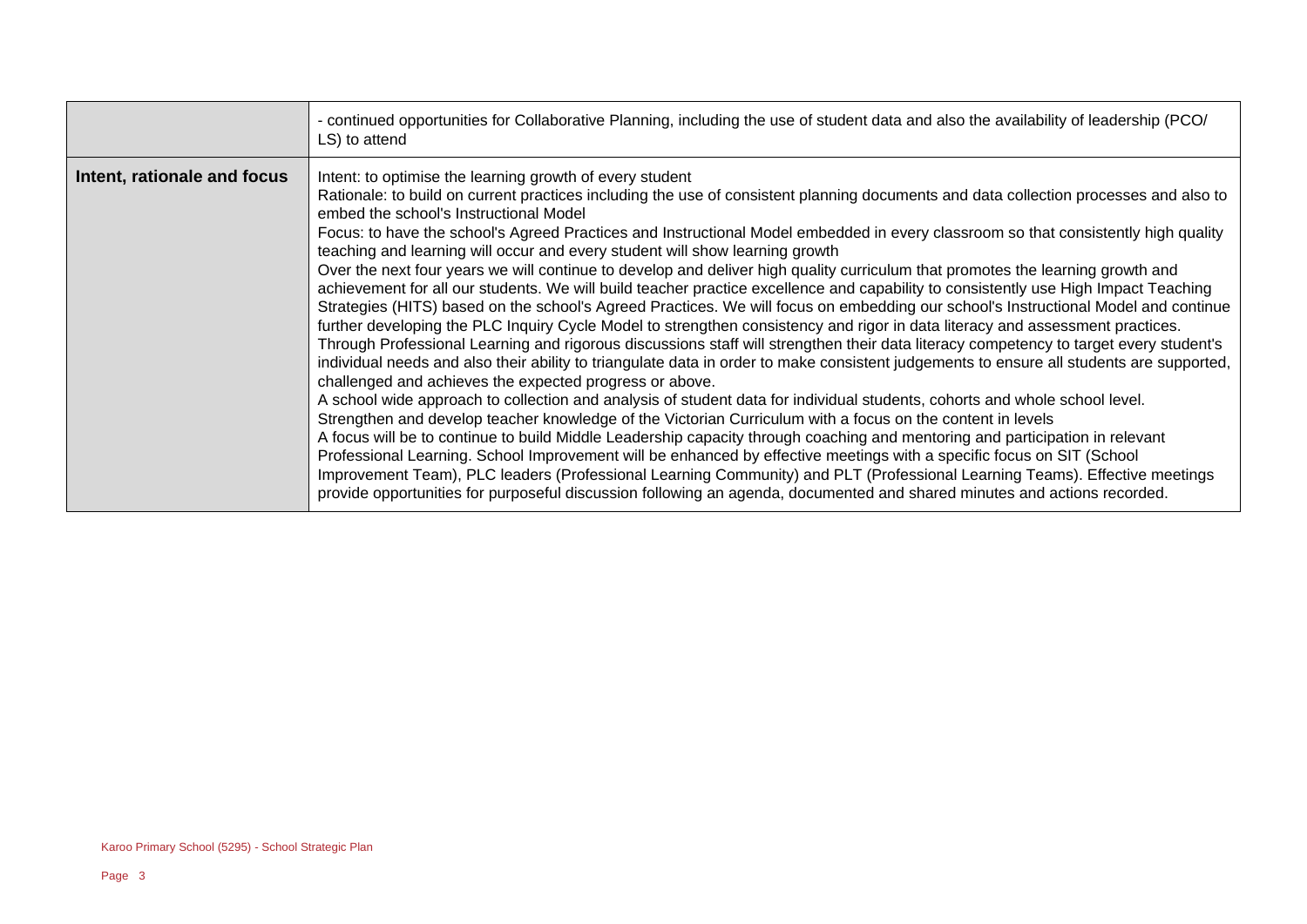## **School Strategic Plan - 2020-2024**

Karoo Primary School (5295)

| Goal 1     | Improving student learning outcomes in English and Mathematics.                                                                                                                                                                                                                                                                                                                                                                                       |
|------------|-------------------------------------------------------------------------------------------------------------------------------------------------------------------------------------------------------------------------------------------------------------------------------------------------------------------------------------------------------------------------------------------------------------------------------------------------------|
| Target 1.1 | Teacher judgement data                                                                                                                                                                                                                                                                                                                                                                                                                                |
|            | Increase the percentage of students achieving above the expected level in:                                                                                                                                                                                                                                                                                                                                                                            |
|            | • Reading and Viewing from 35 per cent in 2020 to 45 per cent in 2024<br>• Speaking and Listening from 14 per cent in 2020 to 30 per cent in 2024<br>• Writing from 17 per cent in 2020 to 40 per cent in 2024<br>• Measurement and Geometry from 18 per cent in 2020 to 40 per cent in 2024<br>• Number and Algebra from 33 per cent in 2020 to 55 per cent in 2024<br>• Statistics and Probability from 15 per cent in 2020 to 40 per cent in 2024. |
| Target 1.2 | <b>School Staff Survey</b>                                                                                                                                                                                                                                                                                                                                                                                                                            |
|            | Teaching and Learning - Evaluation module                                                                                                                                                                                                                                                                                                                                                                                                             |
|            | • improve the positive endorsement for 'understand how to use data' from 58 per cent in 2020 to<br>80 per cent in 2024                                                                                                                                                                                                                                                                                                                                |
|            | <b>School Climate module</b>                                                                                                                                                                                                                                                                                                                                                                                                                          |
|            | • improve the positive endorsement for 'academic emphasis' from 63 per cent in 2020 to 80 per<br>cent in 2024                                                                                                                                                                                                                                                                                                                                         |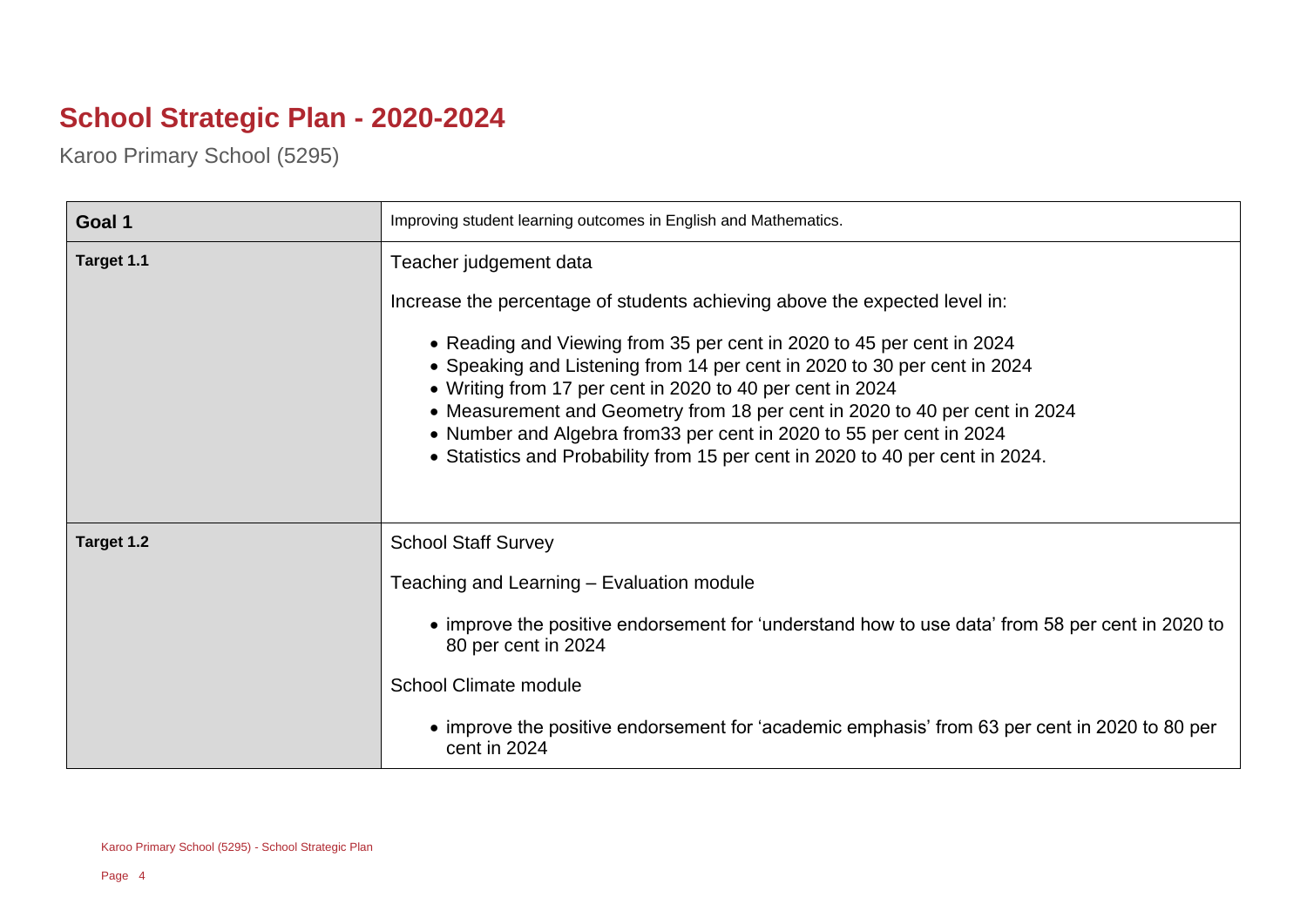|                                                                                          | • improve the positive endorsement for 'teacher collaboration' from 53 per cent in 2020 to 80 per<br>cent in 2024                               |
|------------------------------------------------------------------------------------------|-------------------------------------------------------------------------------------------------------------------------------------------------|
| Target 1.3                                                                               | Attitude to School Survey -<br>• improve the positive endorsement for 'stimulating learning' from 86 per cent in 2019 to 95 per<br>cent in 2024 |
| Target 1.4                                                                               | Parent Opinion survey -<br>• improve the positive endorsement for 'effective teaching' from 76 per cent in 2020 to 90 per<br>cent in 2024       |
| <b>Key Improvement Strategy 1.a</b><br>Curriculum planning and assessment                | Develop teacher capability to collect, analyse and use data effectively to inform teaching and learning.                                        |
| <b>Key Improvement Strategy 1.b</b><br>Curriculum planning and assessment                | Develop teacher knowledge and understanding of the Victorian curriculum.                                                                        |
| <b>Key Improvement Strategy 1.c</b><br>Evidence-based high-impact teaching<br>strategies | Develop teacher capability to utilise HITS to improve student learning outcomes.                                                                |
| Goal 2                                                                                   | To empower students to be engaged in their learning.                                                                                            |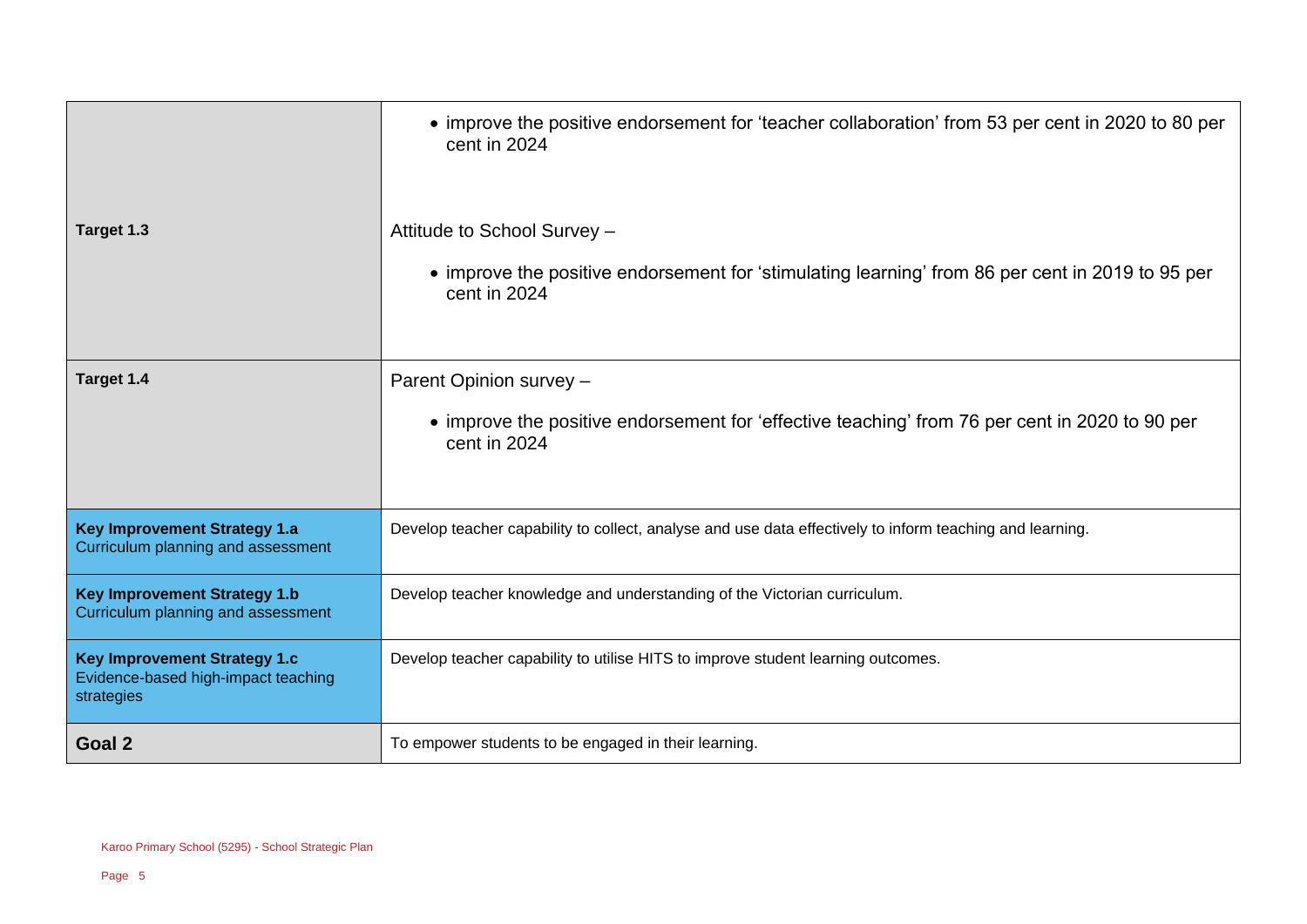| Target 2.1                                                                             | <b>Attitude to School Survey</b><br>• improve the positive endorsement for 'student voice and agency' from 75 per cent in 2019 to<br>90 per cent in 2024<br>• improve the positive endorsement for 'self-regulation in goal setting' from 91 per cent in 2019<br>to 98 per cent in 2024                         |
|----------------------------------------------------------------------------------------|-----------------------------------------------------------------------------------------------------------------------------------------------------------------------------------------------------------------------------------------------------------------------------------------------------------------|
| Target 2.2                                                                             | <b>Parent Opinion Survey</b><br>• improve the positive endorsement for 'student voice and agency' from 82 per cent in 2019 to<br>92 per cent in 2024.                                                                                                                                                           |
| Target 2.3                                                                             | <b>School Staff Survey</b><br>• improve the positive endorsement for 'used student feedback to improve practice' from 38 per<br>cent in 2020 to 75 per cent in 2024<br>• Improve the positive endorsement for 'promote student ownership of learning goals' from 75<br>per cent in 2020 to 85 per cent in 2024. |
| <b>Key Improvement Strategy 2.a</b><br>Setting expectations and promoting<br>inclusion | Develop a common understanding of student voice, agency and leadership amongst teachers, students and parents.                                                                                                                                                                                                  |
| <b>Key Improvement Strategy 2.b</b><br>Setting expectations and promoting<br>inclusion | Develop a learning environment that engages students in their learning in a purposeful and meaningful way.                                                                                                                                                                                                      |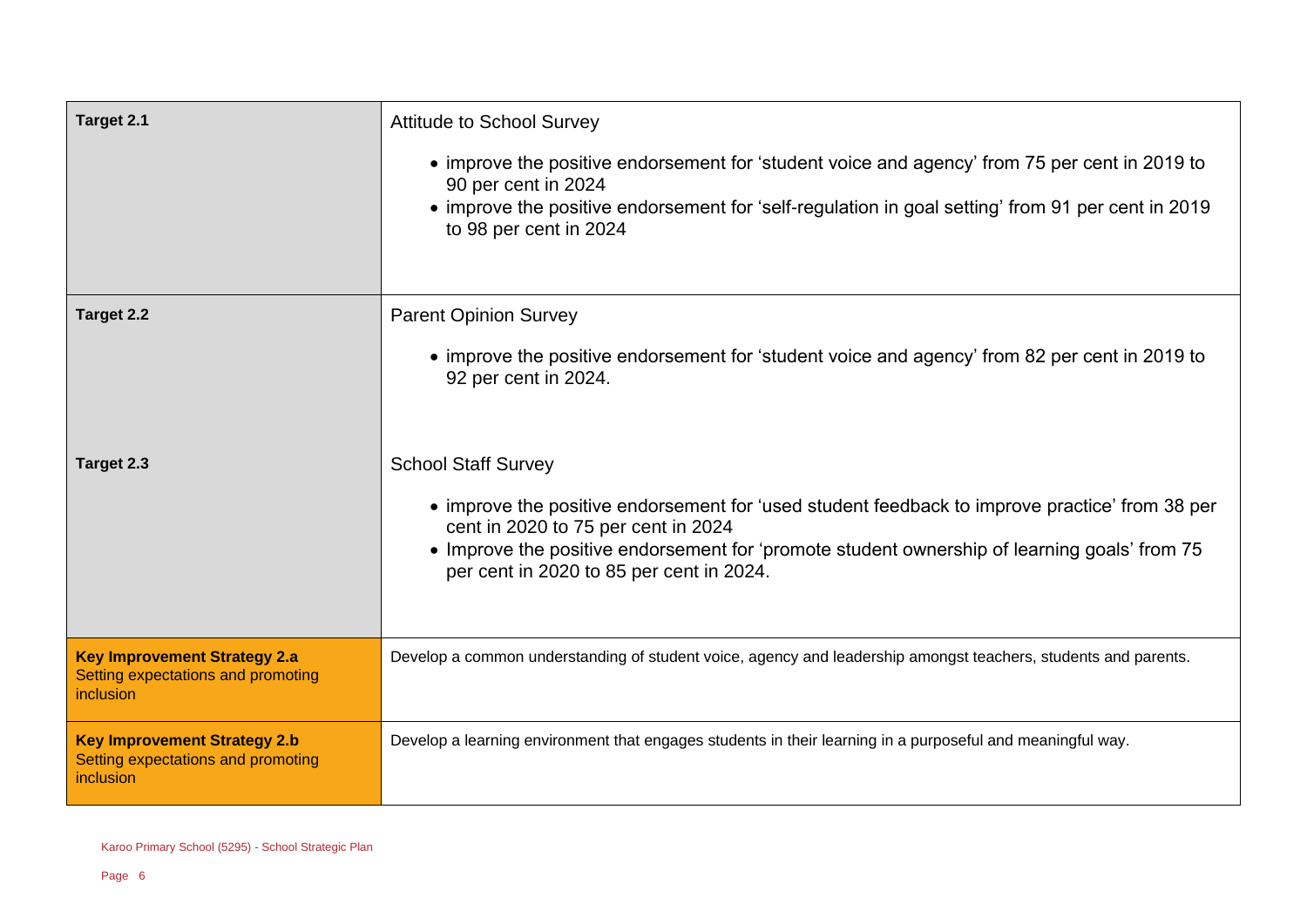| Goal 3     | Embed a school culture with a shared vision to enhance student learning outcomes.                                                                                                                 |
|------------|---------------------------------------------------------------------------------------------------------------------------------------------------------------------------------------------------|
| Target 3.1 | Staff Opinion Survey -                                                                                                                                                                            |
|            | • improve the positive endorsement for 'trust in students and parents' from 77 per cent in 2020 to<br>90 per cent in 2024                                                                         |
|            | • improve the positive endorsement for 'trust in colleagues' from 74 per cent in 2020 to 90 per<br>cent in 2024                                                                                   |
|            | • improve the positive endorsement for 'collective efficacy' from 79 per cent in 2020 to 90 per<br>cent in 2024                                                                                   |
|            | • improve the positive endorsement for 'instructional leadership' from 77 per cent in 2020 to 90<br>per cent in 2024                                                                              |
|            |                                                                                                                                                                                                   |
| Target 3.2 | Teacher Judgement Growth data                                                                                                                                                                     |
|            | Increase the percentage of students in Year 3 achieving greater than 12 months growth in:                                                                                                         |
|            | • Number and Algebra from three per cent in Semester two, 2020 to 30 per cent in Semester<br>two, 2024                                                                                            |
|            | • Writing from one per cent in Semester two, 2020 to 30 per cent in Semester two, 2024<br>• Reading and Viewing from zero per cent in Semester two, 2020 to 30 per cent in Semester<br>two, 2024. |
|            | Increase the percentage of students in the 2020 Year 3 cohort, achieving greater than 12 months<br>growth in:                                                                                     |
|            | • Number and Algebra from three per cent in Semester two, 2020 to 30 per cent in Semester<br>two, 2024                                                                                            |
|            | • Writing from 1 per cent in Semester two, 2020 to 30 per cent in Semester two, 2024                                                                                                              |

 $\overline{\phantom{a}}$